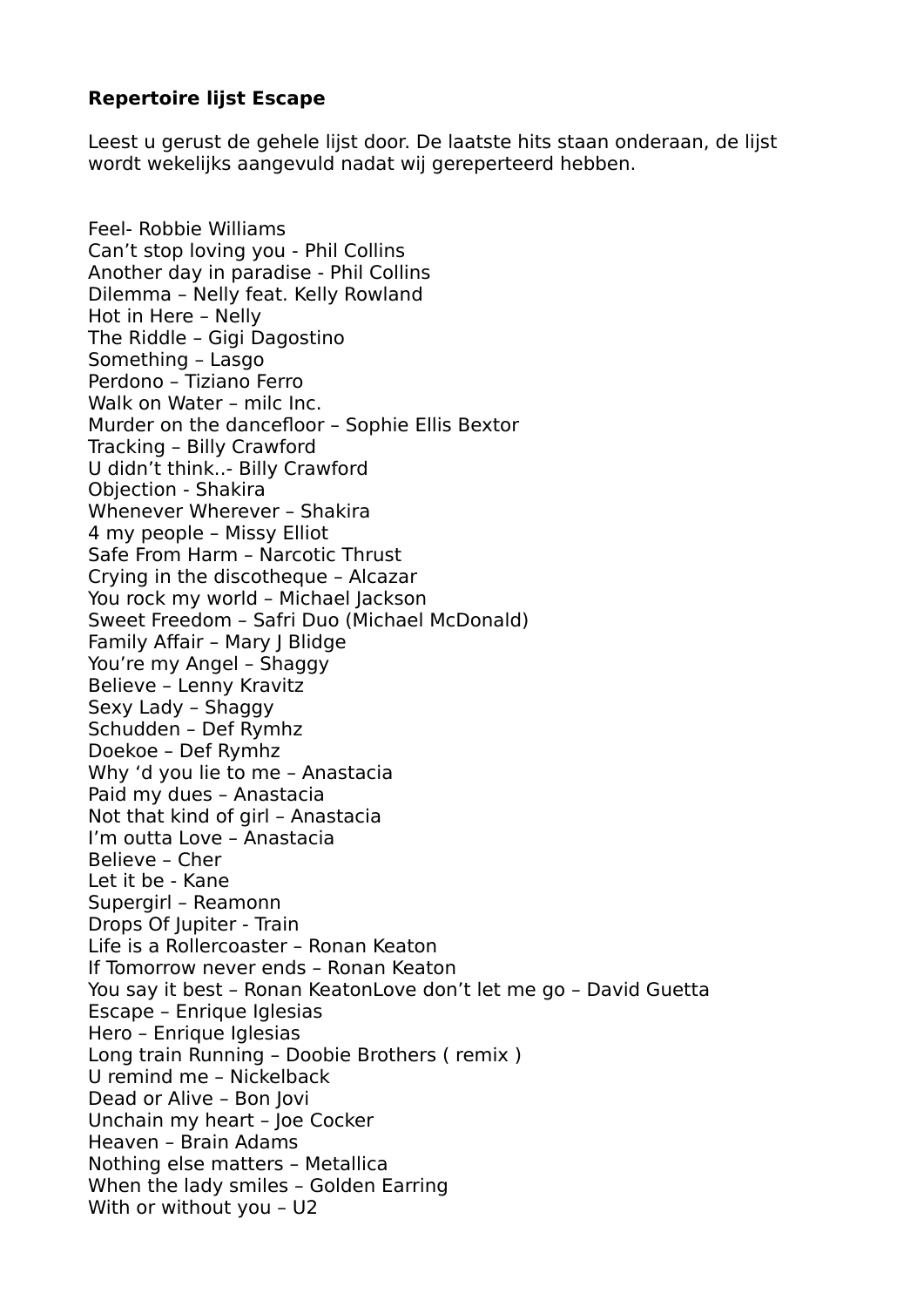Let the music play – Barry White Medley (12min)– Barry White Suddenly – Billy Ocean U sang to me – Marc Anthony You got me - Marc Anthony Mysterious Girl – Peter André Que si Que no – Jody Bernal Un Besa Mas – Jody Bernal Bambolero – Jody Bernal Baila me – Gipsy Kings Volare – Gipsy Kings Shout – Trammps Disco Inferno – Trammps Relight my fire – Dan Hartmann Give it up – Cut 'n move (K.C. and the sunshine band) Broken Wings – 2Pac Tom Jones Medley – Tom Jones Sexbomb – Tom Jones Zomer in mijn bol – André Hazes Vlieger – Andre Hazes Bloed Zweet en Tranen – Andre Hazes Zij gelooft in mij – Andre Hazes Glimlach van een kind – Willie Alberti Zijn het je ogen – Koos Alberts Grazy way about you – René Froger Calling out your name – René Froger This is the moment – René Froger You – Ten Sharp Can't help falling in love – UB40 My destiny – Lionel Richie Angel - Lionel Richie All night long – Lionel RichieTwo can play that game – Bobby Brown Aint it funny – Jennifer Lopez Could you be loved – Bob Marley Is this Love – Bob Marley Another Day – Buckshot le funk Down Under – Men at work The world's greatest – R Kelly Lady – Modjo Life – Des'ree Love somebody – Maria – Ricky Martin La vida loca – Ricky Martin Mambo nr.5 – Lou Bega Better off Alone – DJ Jurgen Return of the Mack – Mark Morrison Unchain my heart – Joe Cocker Sailing – Christopher Cross Don't let the sun go down on me – Elton John & George Michael Whole again – Atomic Kitten Suspicious Minds – Elvis Sweet Home Alabama – Lynard Skynard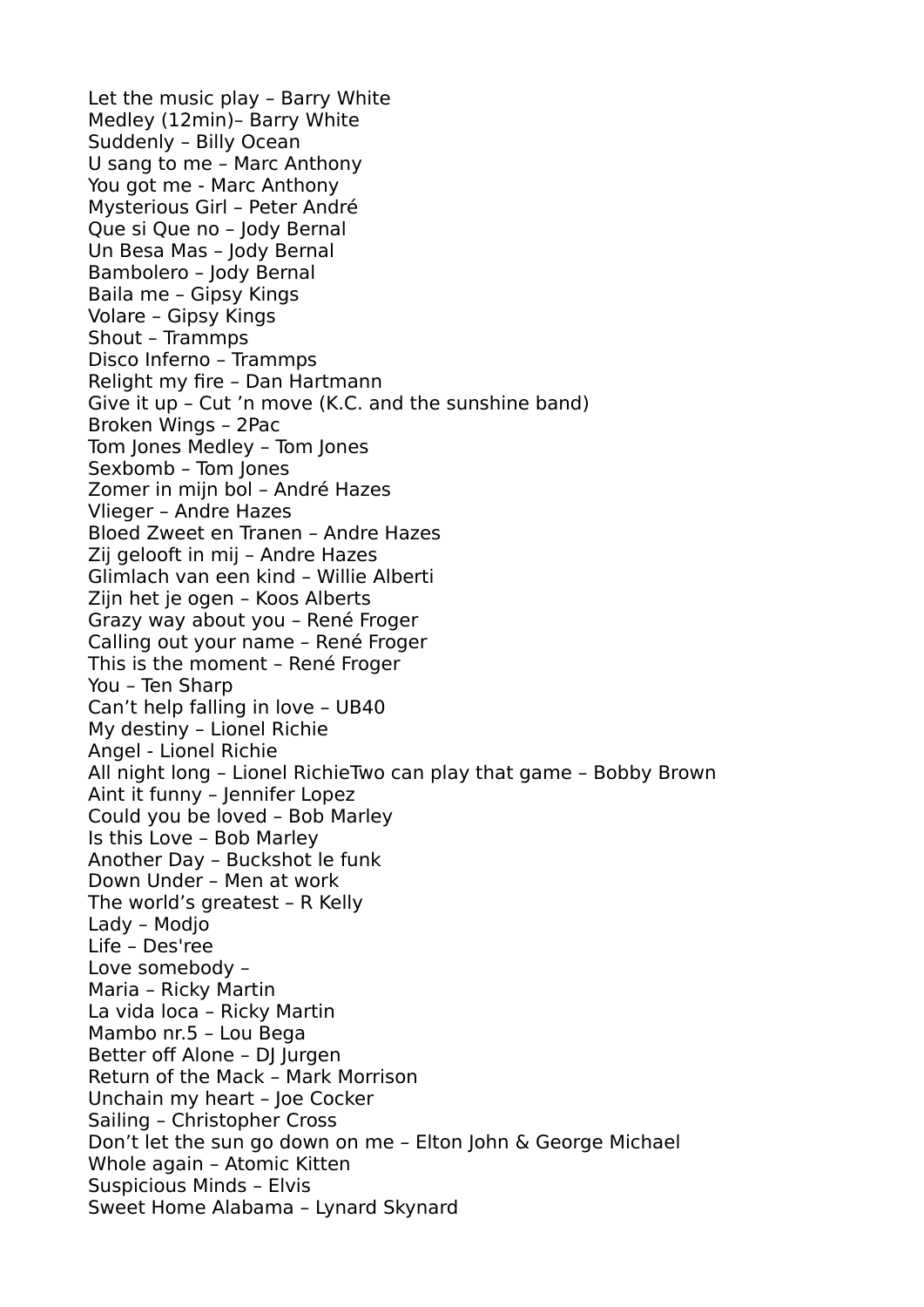Sunrise – Simply Red Happy – Intwine Step right up – Jamai Angels – Robbie Williams Where is the love – Black eyed peace Summerjam – Underdog Project Saturday Night – Underdog Project Irgendwie,irgendwo,irgendwann – Nena en Kim Wilde No letting go – Wayne Wonder Turn me on – Kevin Little Rise and Fall – Graig David and Sting Zoenen – Earforce I'm in heaven with you – Jason Neville Make love (get down saturdaynight) – Room 5 Fresh – RMX Crew Ladies Night – Kool and the gang Look through my eyes – Phil Collins Signed sealed and delivred – Blue and Stevie Wonder Heb je even voor mij – Frans Bauer Shut up – Black eyed peace Yeah – Usher feat Lil'Jon When you think of me - BorisThat's the way I like it - K.C. and the sunshine band Fuck it – Eamon Love comes again – Dj Tiesto I don't wanna know – M.Winams and P.Diddy Dreamer – Kane (Dinand) Stuck on you – T3 Trick me - Kelis Take it easy - Eagles Ik heb de hele nacht.. – Wolter Kroes Pump it up 2004 - Danzel Push up – Freestylers Dragostea din tei – O-Zone Rain on ME – DJ Tiësto and Kane Boom Boom Good Time – Sunclub My Place - Nelly Carwash – Christina Aquilera Never fall in love again – Tom Jones Lekker in mijn vel – Wolter Kroes Break my stride – Blue Lagoon My Perogative – Bobby Brown (Britney Spears) Call on me – Erik Prydz MyMyMy - Armand van Helden Zinloos – Lange Frans en Baas B. Wonderful – R.Kelly en JaRule Flashdance – Deep Dish Girl – Anouk Automatic – Elize Every kind of people – Robert Palmer Let me love you – Mario Out of touch – United ations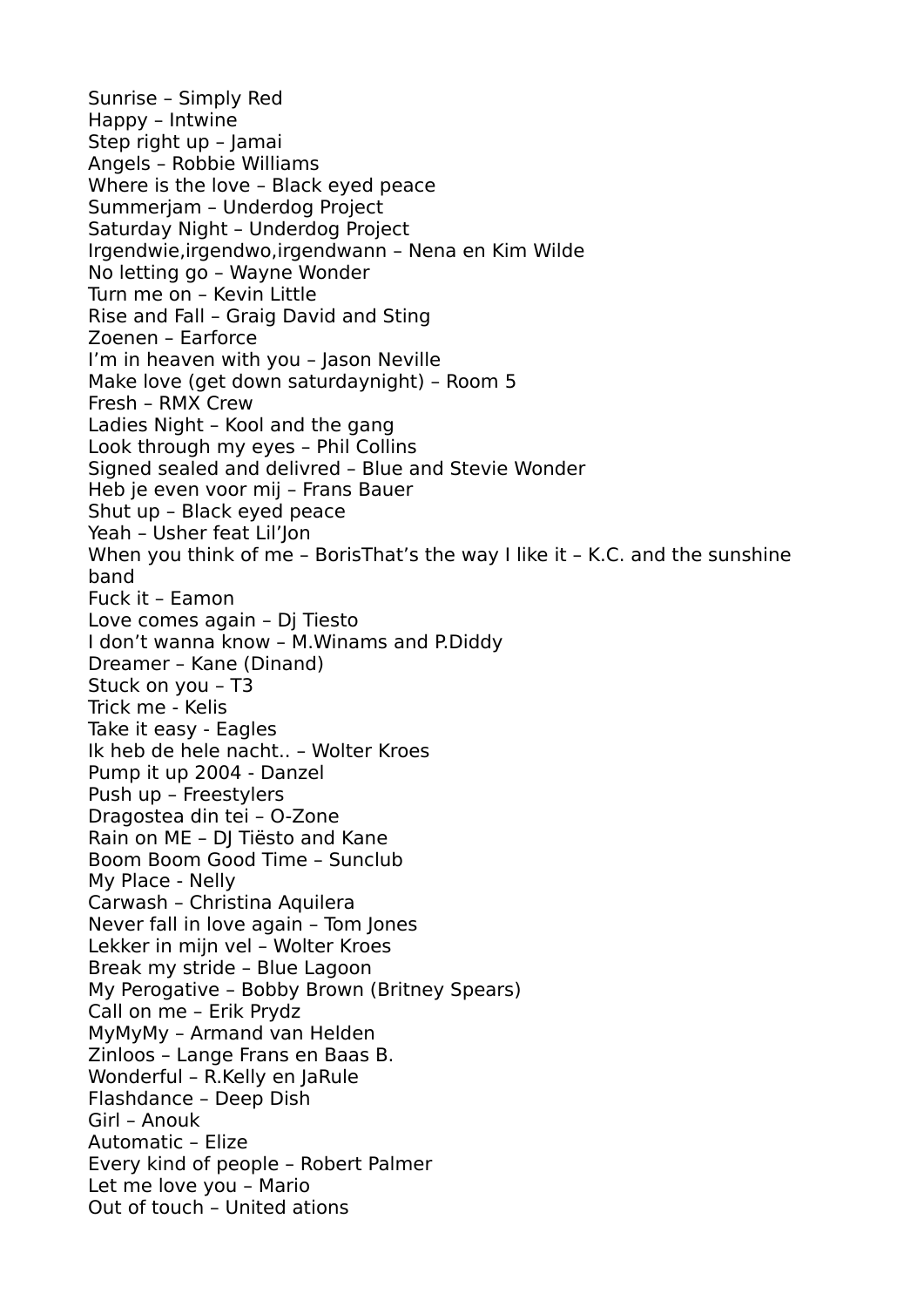Star to fall – Cabin Crew Una Paloma Blanca "Remix 2005 Vet Hard Soundtrack" – George Baker Hungry for love – Di-Rect It's my Life – Bon Jovi Something to say - Kane Out of my bed - Krezip Geef mij je angst – André Hazes Bloed, zweet en tranen – André Hazes All Rise – Blue The sun is shining – DT8 Project Feeling Hot – Skihut remix Signs – Justin Timberlake en Snoop Dogg Owner of a lonely heart – Max Graham(remix Yes)Watskeburt – De jeugd van tegenwoordig Incomplete – Backstreet Boys Lonely – Akon Fearless - Kane Que viva la vida – Belle Perez Tortura - Shakira Kylie – Akcent Lik me Lolly – Traffassi Toppers Medley – René Froger,Gerard Joling en Gordon Het land van – Lange Frans en Baas B Red red wine – UB40 Trippin' – Robbie Williams Back in love again – LTD Love Generation – Bob Sinclair Let's get down- Supafly feat. Fishbowl Your body – Tom Novy So I begn – Galleon One Word – Anouk Baby I love your way – Big Mountain Turn on the music – Roger Sanchez Vrienden voor het leven – Jantje Smit El Tiburon – Proyecto Uno Have I told you lately – Rod Stewart Thunder in my heart - Meck featuring Leo Sayer Bailando esta el mundo – Belle Perez Wisemen – James Blunt Hips don't lie – Shakira La Camisa Negra – Juanes World hold on – Bob Sinclair feat. Steve Edwards One – Mary J. Blidge feat. U2 S.O.S (Message in a bottle) – Filterfunk Racoon – Love you more Grazy - Gnarly Barkley Rood - Marco Borsato We be burnin' – Sean Paul Mas Que Nada – Black eyed Peas Als de morgen is gekomen – Jantje Smit Toppertje - Guillermo & Tropical Danny Boten Anna – Basshunter (Gebroeders Ko)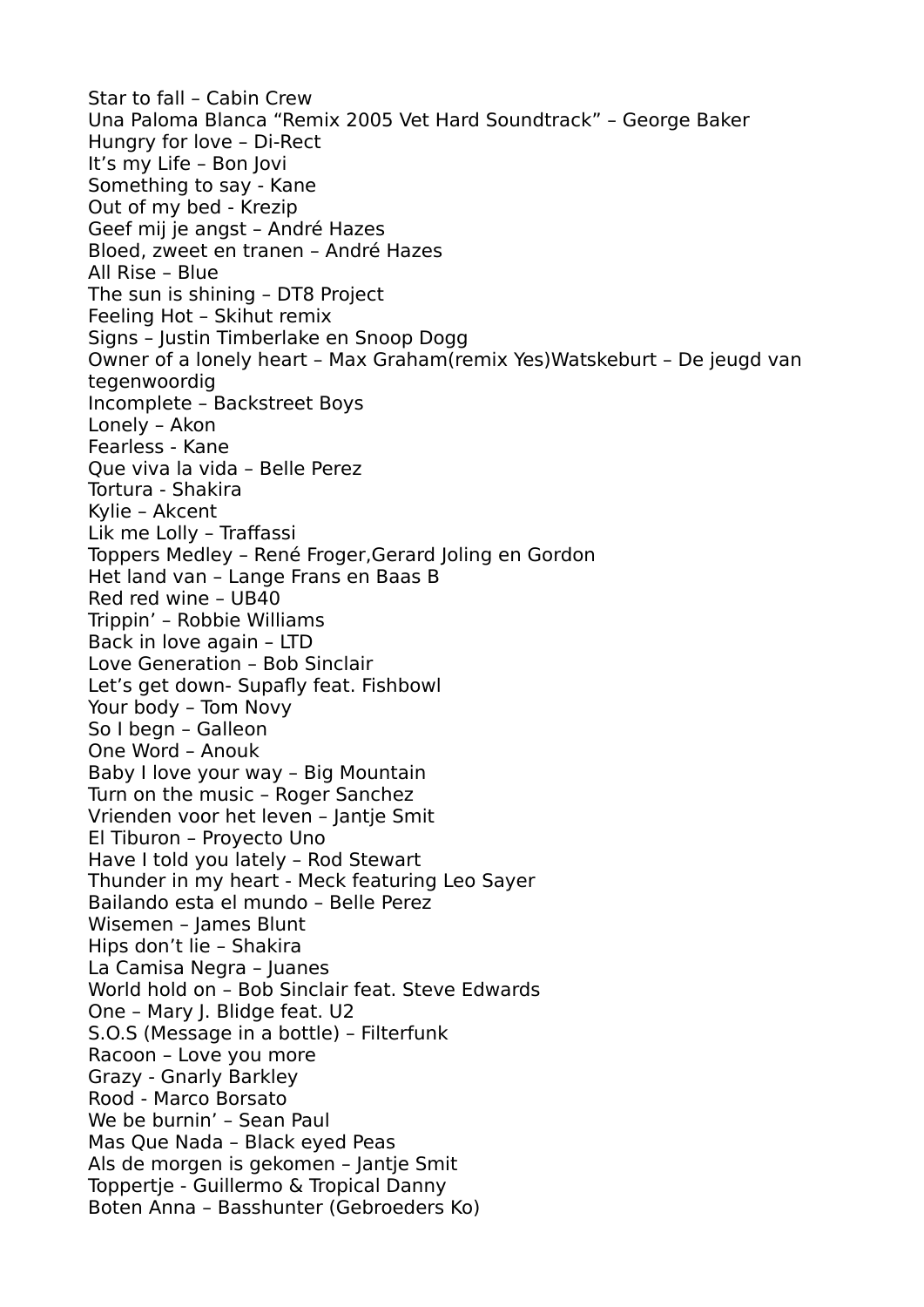Rock this Party – Bob Sinclair and Dollarman Don't feel like dancing - Scissor Sisters You give me somethig – James Morrison Everytime I Think of You – Marco Borsato and Lucie SilvasBaby get higher – Van Velzen Now that we found love – Heavy D and the Boyz Last Christmas – George Michael Moving too fast – Supafly Inc. Coming Round Again – Simon Webbe My Love – Justin Timberlake (Paul Oakenfold Mix) Proper Education – Eric Prydz Body to Body – Xyp Send me an angel – CBMilton Jump Around – House of pain feat. Cypress Hill She's Madonna – Robbie Williams P.D.A. (we just don't care) – John Legend Tell me 'bout it – Joss Stone What goes around comes around - Justin Timberlake Turn the lights off – Dj José Maak me gek – Gerard Joling Sounds of freedom – Bob Sinclair Tranen Gelachen – Guus Meeuwis Blijf Bij Mij – Gerard Joling en André Hazes In the Dark - Dj Tiesto and Christian Burns Do You Know - Enrique Iglesiais Everything – Michael Bublé Can you feel it – Toppers 2007 Sunrise – Milk Inc. Don't Matter – Akon Counting down the days – Sunfreakz feat. Andrea Britton Jij bent zo – Jeroen van der Boom Love stoned – Justin Timberlake Take it Easy – Mika Real Mother For Ya – Jhonny Guitar Watson Love is Gone – David Guetta Rise Up – Yves Laroc Big Girls – Mika Please don't stop the music – Rihanna 1973 – James Blunt Apologize – Timbaland Dan volg je haar benen – Jan Smit Together – Bob Sinclair I'll be waiting – Lenny Kravitz Valerie – Amy Winehouse Father and a Friend – Alain Clark and Father Amazing – SealBleeding Love ( Moto Blanco Remix) – Liona Lewis Wat een heerlijke dag – Wolter Kroes Shot of a Gun – Kane 4 Minutes – Madonna and Justin Timberlake Daar sta je dan – René Froger Modern World - Anouk By your Side - Yves Larock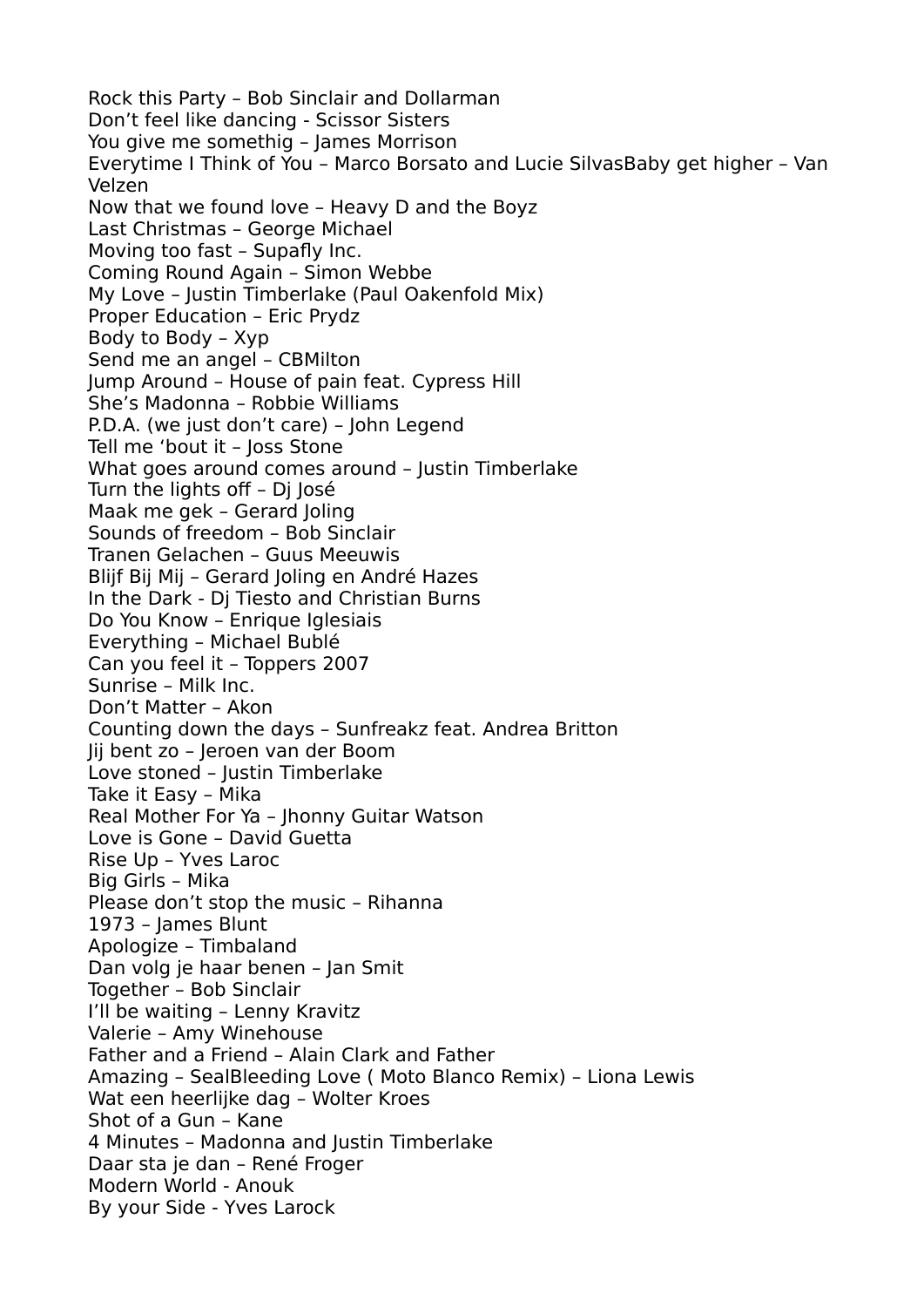Betekenis – Jeroen van der Boom This is the life - Amy Macdonald No Stress – Laurent Wolf and Eric carter All Summer Long – Kid Rock Closer – NeYo Tomorrow can Wait – David Guetta Rosanne – Nick en Simon I Kissed A Girl – Kate Perry Infinity 2008 – Guru Josh I'm Yours – Jason Mraz Losing My Religion – R.E.M Everybody needs somebody – Bluesbrothers Escape Stones Medley – Rolling Stones Addicted to Love - Robert Palmer Ayo Technology – Milow Ik hou d'r zo van – Gerard Joling Miss Independent – Ne-Yo Day 'n Nite – Kid Crudi vs. Crookers Rap das Armas - Cidinho & Doca Beggin – Madcon Miss California – Dante Thomas (2001) Miracle – Ilse de Lange Hold On – Alain Clark Gipsy Kings Medley – Gipsy Kings When the sun comes down – R.I.O That's the way I like it – KC and the sunshineband (80's) Motown medley Four Tops – Four Tops (70's en 80's) LaLa Song – Bob Sinclair and Sugar Hill Gang Get it together RMX – Seal Calle Ocho (I know you want me)- Pitbull You don't Know – Milow I Gotta Feeling – The Black Eyed Peas Tuintje in mijn hart – Damaru en Jan Smit Sexy Bitch – David Guetta feat. Akon After the Love – R.I.O. Gimme all your lovin'- ZZTopI'm specailized in you - Time Bandits Bodies – Robbie Williams Got to turn around – Phatts & Small Just say yes – Snowpatrol Touch You Right Now – Basic Element Fireflies – Owl City Down – Sean Jay ft. 'lil Wayne Replay – Iyaz If you don't know me by now – Simply Red Hey Soul Sister – Train Memories – David Guetta Umbrella – The Baseballs Nothing on you – B.O.B. It wasn't me – Shaggy Going back to my roots – Oddyssey (80 's) Summer of '69 – Bryan Adams Break your heart – Taio Cruz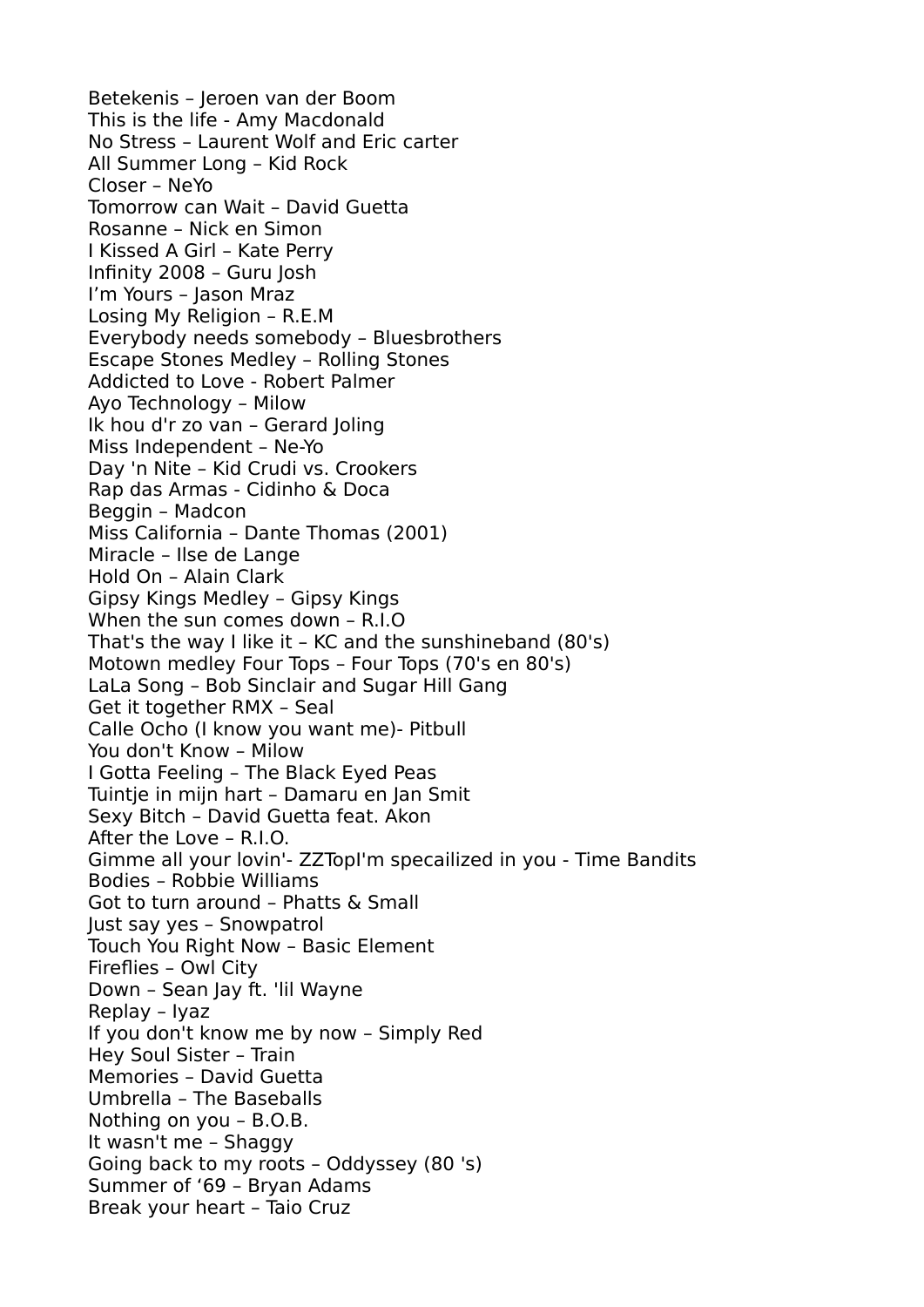Heartbreak Warfare – John Mayer Release Me – Agnes California Gurls – Kate Perry and Snoop Dogg Walking on Sunshine – Katrina and the Waves (80's) Billionaire – Travie McCoy ft. Bruno Mars The club can't handle me – Flo Rida ft David Guetta Long train running – Doobie Brothers (70's) Bumpy ride – Mohombi Born again – Ricky L F\*\*k You – Cee Lo Green Brick House – Commodores (70's-80's) You're Beautiful - James Blunt Dynamite – Taio Cruz Just the way you are – Bruno Mars Stay the night – James Blunt DJ got us fallin' in love – Usher feat Pittbull Magic – B.O.B I want you to want me – Cheap Trick (70's-80's) Tonight – Enrique Iglesias feat Ludacris More – Usher Higher – Taio Cruz Price Tag – Jessie J feat B.O.B Happiness – Alexis Jordan The Lazy Song – Bruno Mars Mr. Saxobeat – Alexandra Stan Live – Haddaway (90's)Get Spanish – De jeugd van tegenwoordig Dirty Dancer - Enrique Iglesias with Usher Yeah 3X – Chris Brown Give me everything tonight – Pittbull feat. Neyo and Afrojack Sweat ( alalalalalong) – Inner Circle (90's) Danza Kuduro – Don Omar Moves Like Jagger – Maroon 5 Party Rock Anthem - LMFAO Miss Sunshine – R.I.O. Rain over me – Pitbull feat. Marc Anthony What is Love – Haddawy (90's) Coco Jambo – Mr.President (90's) Glad you came – The Wanted Grazy Little Thing Called Love - Queen Ai Se EuTe Pego – Michel Telo On the Beach – Chris Rea (80's) The Way it is – Bruce Hornsby (80's) Don't you forget about me – Simple Minds (80's) No Stopping Us – McFadden & Whitehead (80's) Celebration – Kool and the Gang (80's) The A-Team – Ed Sheeran Dedication to my Ex-Wife – Lloyd feat 'Lil Wayne Ik neem je mee – Gers Pardoel Bagagedrager – Gers Pardoel Soldier – Gavin Degraw Balada Boa – Gusttavo Lima Drive By – Train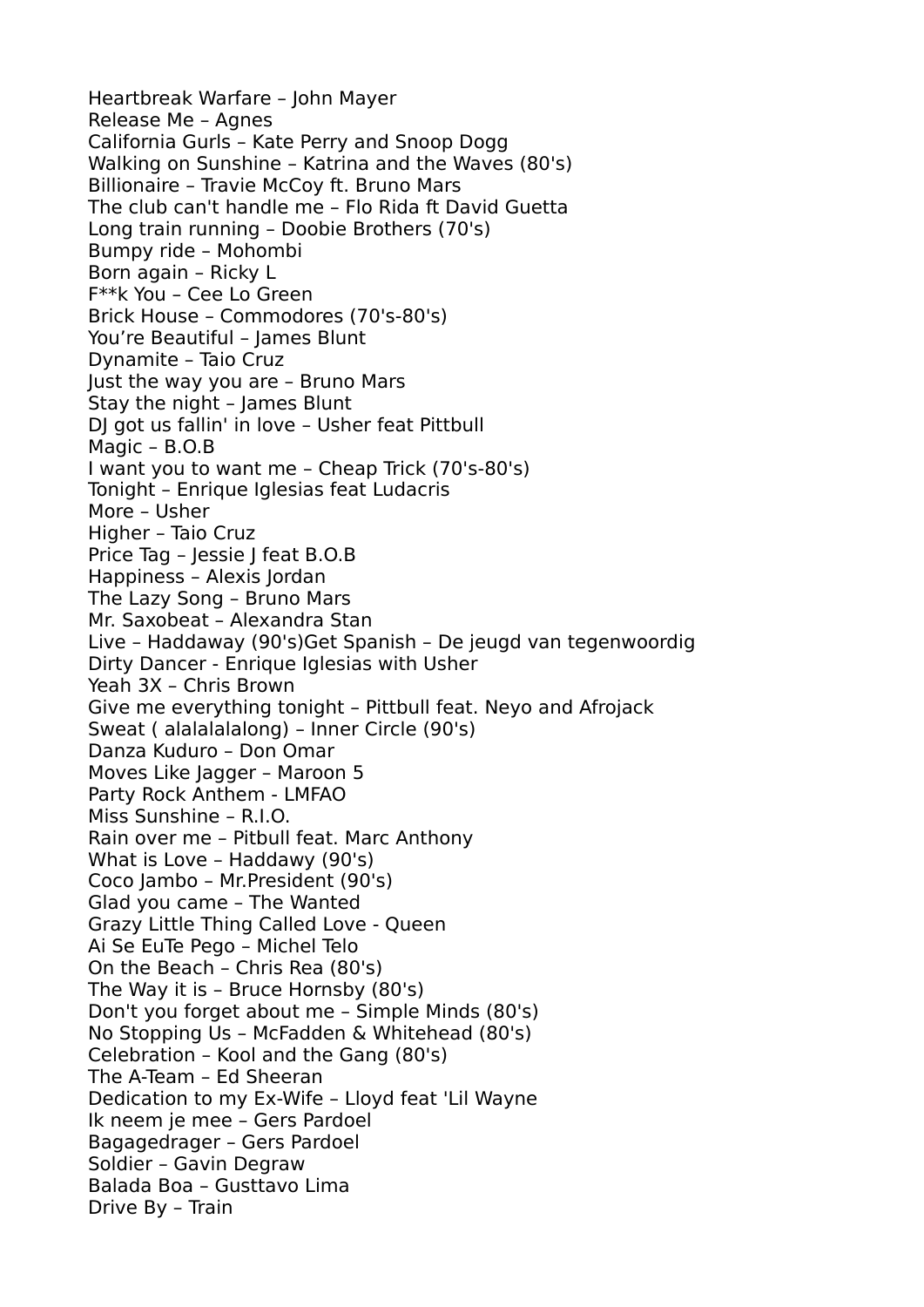Summerparadise – Simple Plan feat. Sean Paul Slapeloze Nachten – The Opposites Gangnam Style – PSY Candy – Robbie Williams Liever dan lief – Gers Pardoel en Doe Maar Beauty en de Brains – Nielson Don't you worry child – Swedish House Mafia feat.John Martin Year of Summer – Wildstylez feat. Niels Geusebroek Rick Astley Medley – Rick Astley (80's-90's) Julia – Nick en Simon Blurred Lines – Robin Thicke feat Pharrel Get Lucky – Daft Punk feat. Pharrel Williams Get Down On It – Kool and the Gang (80's) Wake me Up – Avicii Treasure – Bruno Mars Hey Lady Luck – Michel CleisWaves – Mr. Probz Take your time, girl – Niels Geusenbroek This is how it feels like – Armin van Buuren feat. Trevor Guthrie Hey Brother – Avicii Happy – Pharrel Williams Mirrors – Justin Timberlake Timber – Pitbull feat. Kesha Liar Liar – Cris Cab All of me – John Legend Ten feet tall – Afrojack The Man – Aloe Blacc Am I wrong – Nico & Vinz Kleine Jongen – Andre Hazes Please don't make me cry – Ub40 Love never felt so good - M.Jackson & J.Timberlake Sunshine in the music – Jimmy Cliff Feeling Hot – Don Omar Truly – Lionel Richie Salsa Tequila – Anders Nilsen Bailando - Enrique Iglesias feat. Sean Paul & Gente de Zona Stomp – Brothers Johnson Maybe Tomorrow – UB 40 Fireball - Pitbull feat John Ryan Rude - Magic Nothing really matters – Mr. Probz Sexy als ik dans – Nielson Superheroes – The Script Hello – Lionel Richie Is dit alles – Doe Maar Superheroes – The Script Thinking Out Loud – Ed Sheeran Uptown Funk – Mark Ronson feat. Bruno Mars Superstitious – Stevie Wonder I Wish – Stvie Wonder Proud Mary – Tina Turner Cheerleader – Omi King – Years and Years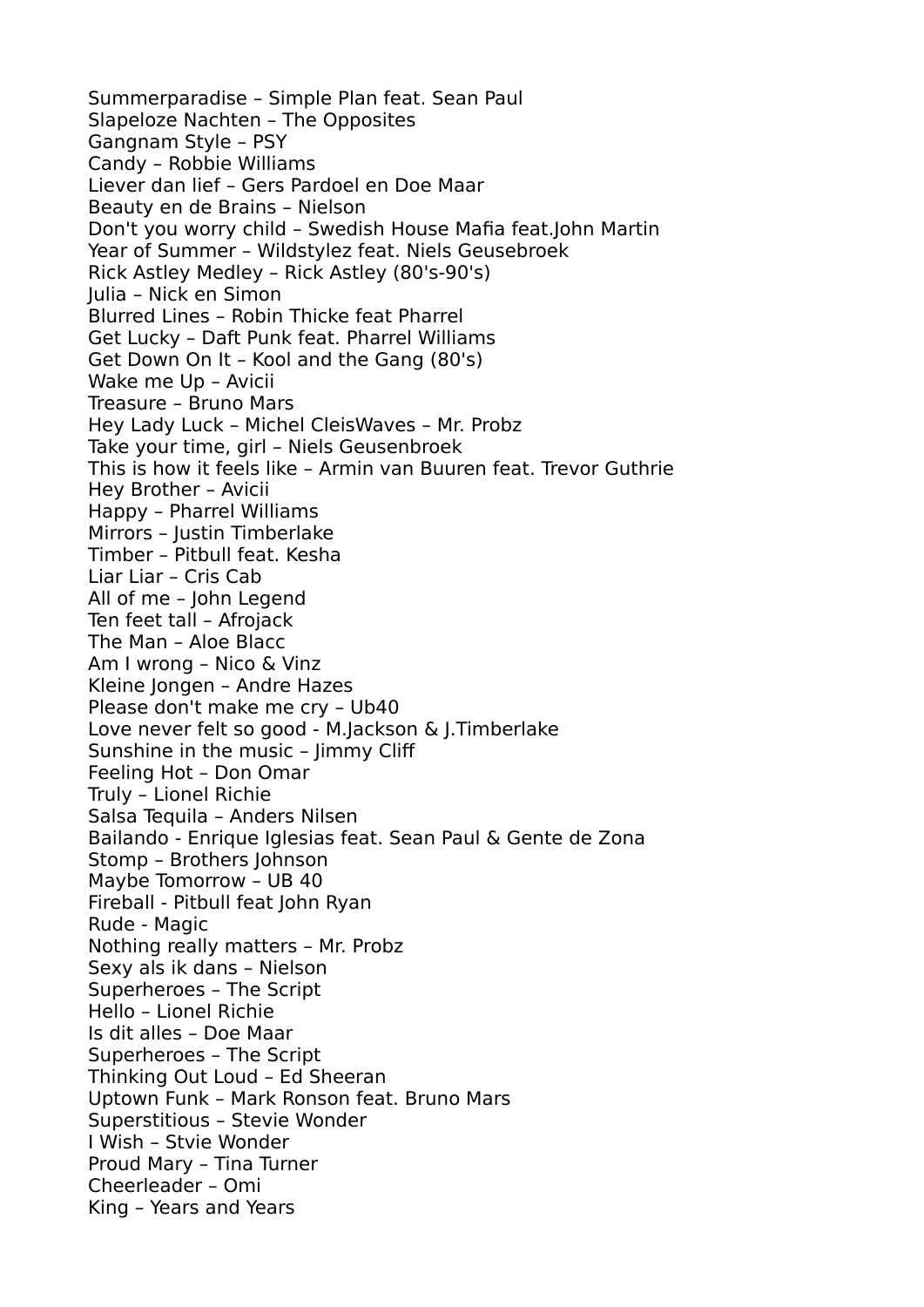Parijs – Kenny B. Teardrops – Womack & Womack (90's) Midas Touch – Midnight Star (80's) Dancing on the Ceiling – Lionel Richie (80's) De Clown – Dario Just Another You – Armin van Buuren feat. Mr.ProbzDon't Worry – Madcon El Perdon – Enrique Iglesias & Micky Jam Can't feel my face – The Weeknd El Mismo Sol – Alvaro Soler When your gone – Bryan Adams and Mel C Heaven must be missing an angel – Tavares You to me are everything – The real thing What do you mean – Justin Bieber Demasiado Corazon – Mink Deville Sugar – Robin Schulz feat Francesco Yates Leef – Adnre Hazes Junior Can't stay away from you - Gloria Estafan I wish I didn't miss you - Angie Stone Lambada - Kaoma Sex on the beach - T-Spoon Show me Love - Robin S. Let's get loud - Jennifer lopez Crazy in Love - Beyonce feat Jay-Z Lush Life - Zara Larsson It must have been love - Roxette David Guetta ft Sia - Titanium Jocelyn Brown - Somebody else's guy Runnin' - Beyonce feat Arrow Benjamin Back to Life - Soul II Soul When love takes over - David Guetta feat Kelly Rowland Light it up - Major Lazer Cheap Thrills – Sia feat. Sean Paul I'm every woman – Whitney Houston Holiday – Madonna Girls Like – Tinie Tempah feat. Zara Larsson Waiting for tonight - Jennifer Lopez Cant stop the feeling – Justin Timberlake Big girls dont cry – Fergie Torn – Nathalie Imbruglia This Girl – Kungs vs cookin on 3 burners Duele el Corazon – Enriqu Iglesias feat. Wisin Natural Woman – Mary J. Blige Daddy's Lessons - Beyonce Spinners & Drifters Medley – Spinners & The Drifters (60's & 70's) It's Raining Men – Weather Girls Europa – Santana Black Magic Woman – Santana GreaseMix – John Travolta & Olivia Newton JohnTouch me Here – Total Touch Out of Reach – Gabrielle Cold Water – Major Lazer feat Justin Bieber & MØ This is what you came for - Calvin Harris ft.Rihanna 24K Magic - Bruno Mars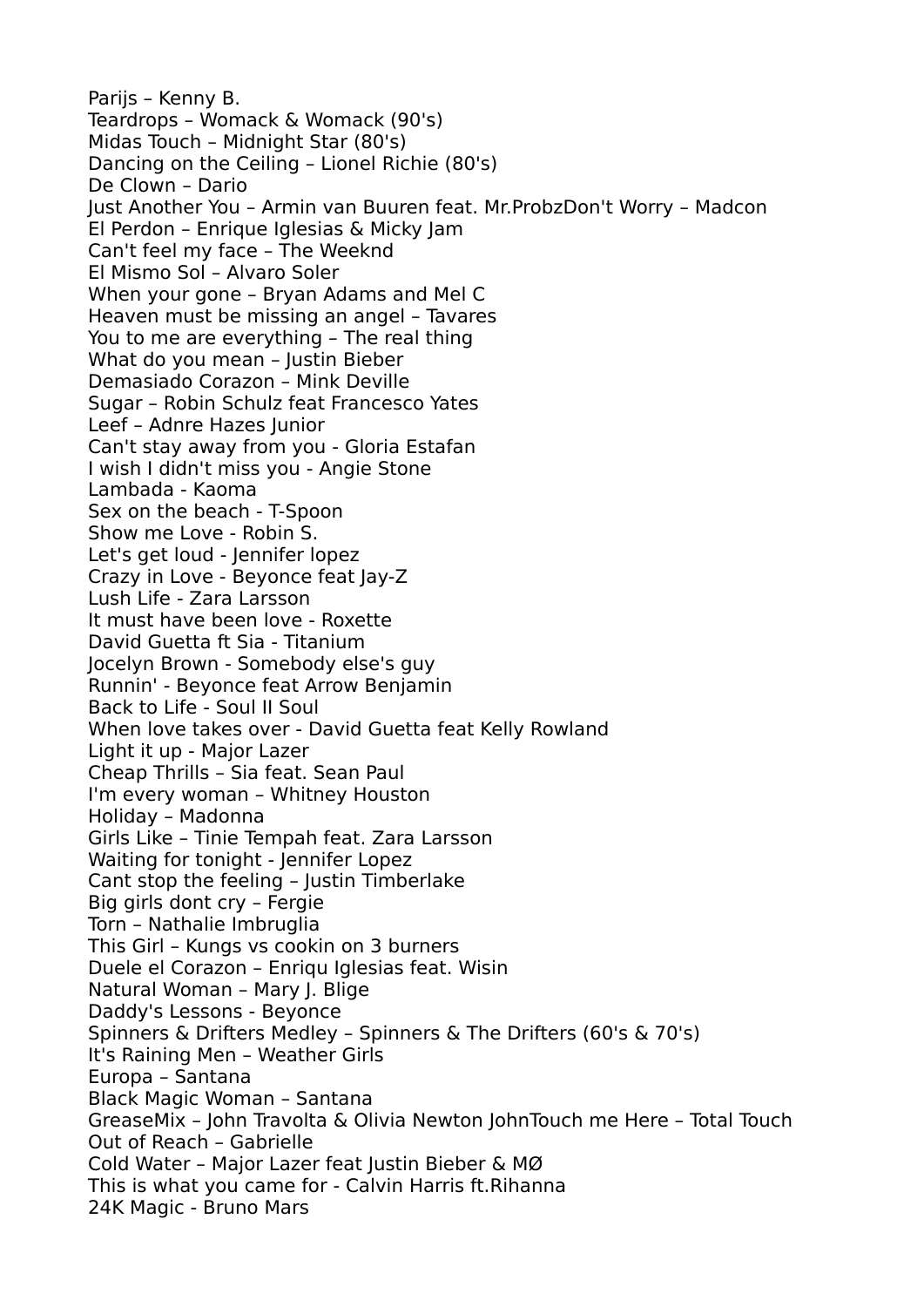Let me Love You - DJ Snake ft. justin Bieber Sweet Child of mine - Guns 'n Roses ft. Fergie Rockabye – Clean Bandit ft. Sean Paul \$ Anne-Marie Don't be Shy – Imany ft. Filatov & Karas Nobody's Wife – Anouk Love for Love – Robin S. Paradise by the dashboardlight – Meat Loaf Stil in mij – Van Dik Hout Bailando – Loona Vamos a la playa – Loona Rhythm of the night – Corona Sex met die Kale – Lawinboys ft. DJ Jerome Shape of You – Ed Sheeran Scared to be lonely – Martin Garrix feat. Dua Lipa The Greatest – Sia Get this party started – Pink I wanna dance with somebody – Whitney Houston Despacito – Luis Fonsi ft Daddy Yankee On the Floor – Jennifer Lopez ft Pitbull Jij liet me vallen – Tino Martin Laat me Leven – Gerard Joling en Tino Martin Jij bent de liefde – Guus Meeuwis Doe wat je wil – Tino Martin From this Moment – Shania Twain Ciao Adios – Anne-Marie Chained to the Rhythm – Katy Perry Up till Dawn - Lucas & Steve Sunny Days – Armin van Buuren ft. Josh Cumbee La Colegiala – The boy next door, Freshcoast ft. Jody Bernal Mama – Jonas Blue Theme from Mahogany – Diana Ross September – Earth Wind and Fire What about us – P!nk Reggaeton Lento – CNCO ft Little mix Conga – Gloria Estafan (Miami Sound Machine) Finally – Ce Ce Peniston Havana – Camilo Cabello Perfect – Ed Sheeran & Beyoncé Echamé La culpa – Luis Fonsi & Demi Lovato Vrij met mij – Ruth Jacott Zoutelande – Blof en Geike Arnaert One Kiss – Calvin Harris ft. Dua Lipa No tears left to cry – Ariane Grande Therapy – Armin van Buuren ft. James Newman We're going to Ibiza – The Vengaboys (90's) The Vengabus (We like to party) – The Vengaboys (90's) Rainbow in the Sky – DJ Paul Elstak (90's) The Sweetest Taboo – Sade (80's) Painted Black – Sumera (Rolling Stones) La Cintura – Alvaro Soler Time of my Life – Bill Medley and Jennifer Warren Can't get enough of your love – Taylor Dane (Barry White)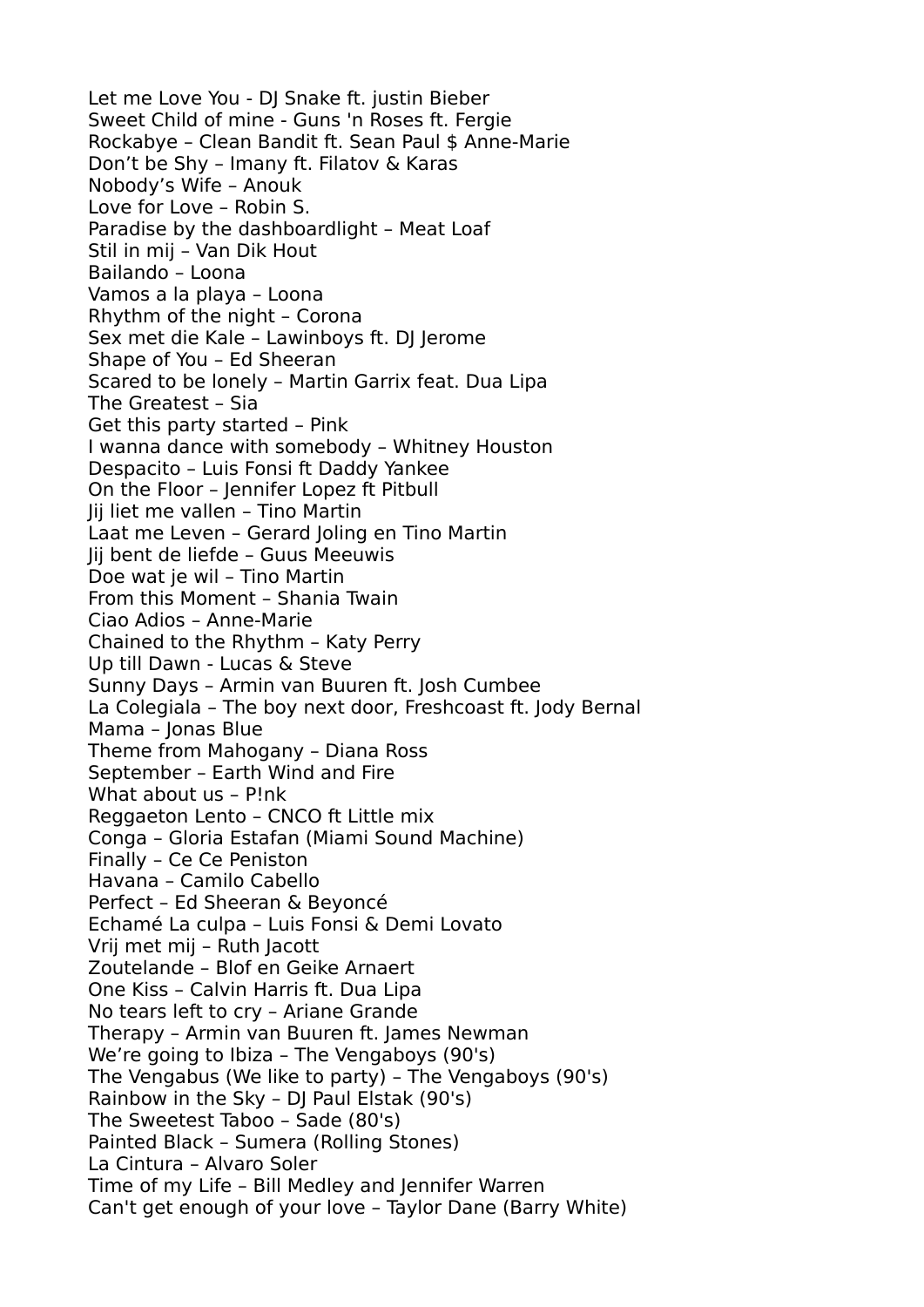Have it All – Jason Mraz Imagine - John Lennon (Emeli Sande versie) What a wonderful world – Louis Armstrong Het duurt te Lang – Davina Michelle Promises – Calvin Harris & Sam Smith Say My Name – David Guetta & Bebe Rexha & J Balvin Jij krijgt die lach niet van mijn gezicht – John de Bever Everything I do I do it for you – Bryan Adams Ik leef mijn leven – Samantha Steenwijk Giant – Calvin Harris & Rag'n'Bone man Hij is van mij – Kris Kross Amsterdam, Maan & Tabitha ft. Bizzey Ijskoud – Nielson Als het avond is – Suzan & Freek Con Calma - Daddy Yankee feat. Snow Zij weet het – Tino Martin Dont' call me up – Mabel SOS – Avicii fest Aloe Blacc Power over me - Dermott Kennedy Moment – Kris Kross, Tabitha en Kraanyje Pappie Stand by Me – Endless Summer (Ben E. King cover) Hoe het danst – Marco Borsato, Davina Michelle en Armin van Buuren Señorita - Shawn Mendes, Camila Cabello Ik sta jou beter – Kris Kross & Nielson Alles is Liefde – Blof Mag ik Dansen – Guus Meeuwis Waka Waka – Shakira Pa Olvidarte – Emma Heesters & Rolf Sanchez Rollercoaster – Danny Vera Don't start now – Dua lipa Loop niet weg – Kris Kross Amsterdam ft Tino Martin & Emma Heesters Blinding lights – The Weekend Underdog – Alicia Keys Breaking Me – Topic Banana – Conkara ft. Shaggy Break my heart – Dua lipa Livin on a prayer – bon jovi Jerusalema – Master KG Always remember us this way – Lady Gaga Blijven Slapen – Maan en Snelle Ven Ven Ven – Rols Sanchez Simply the Best – Tina Turner Floating through Space – David Guetta ft Sia Goud – Suzan & freek Early in the morning – Kris Kross amsterdam ft Shaggy & Conor Maynard My Bestie and your Bestie (Iko Iko) – Justin Wellington Bad Habits – Ed Sheeran